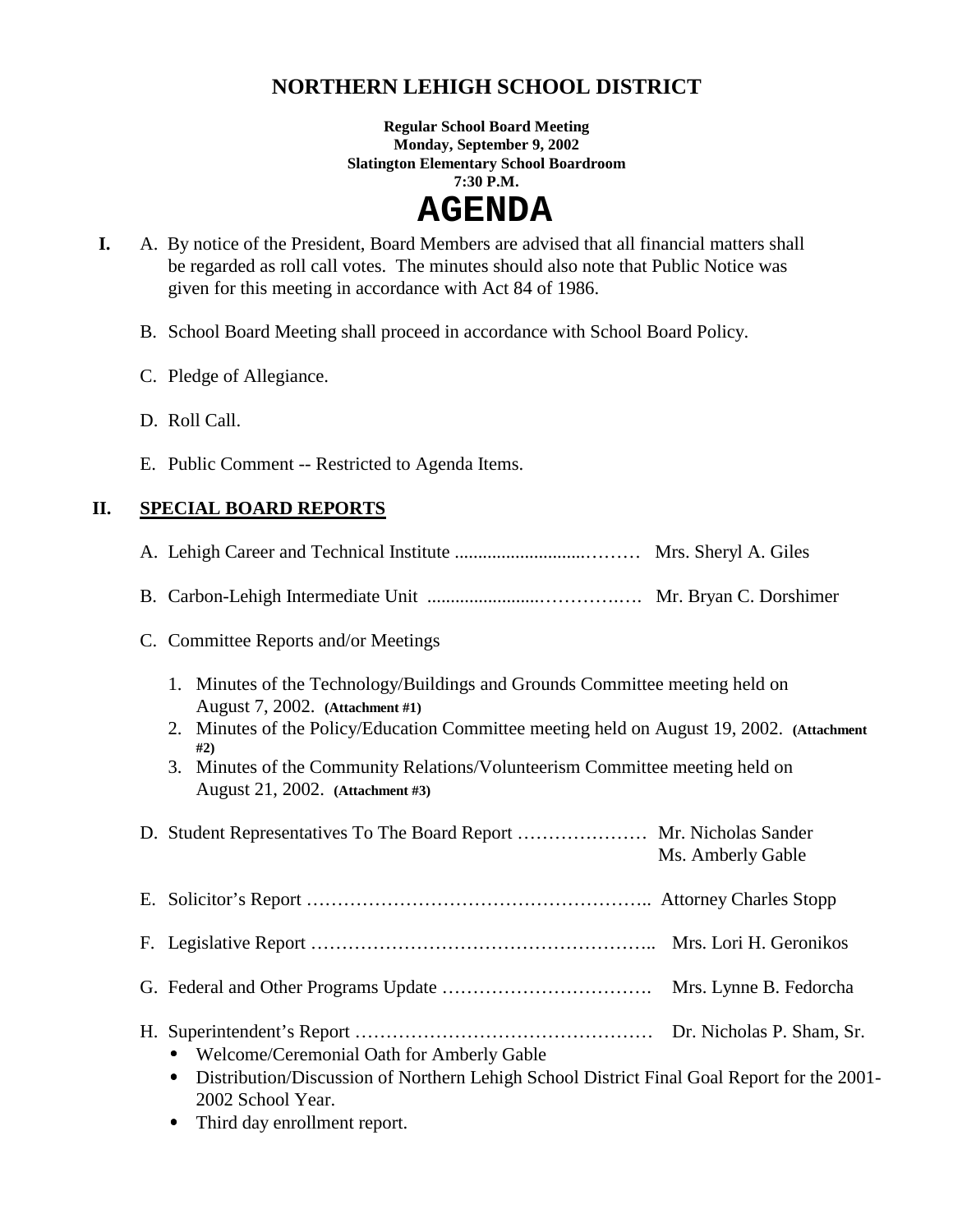I. Executive Session for personnel issues will be held prior to the meeting beginning at 7:00 p.m. in the superintendent's office.

#### **III. PERSONNEL**

## A. Nominations for Appointment

#### 1.Instructional

| a. Julie Fehnel        | <b>Temporary Professional Employee</b>                        |
|------------------------|---------------------------------------------------------------|
| Assignment:            | Grade 4 – Peters Elementary School                            |
|                        | Replacing Sue Beil who was administratively                   |
|                        | transferred to Grade 6 Learning Support at Peters Elementary. |
| Salary:                | $$35,200*$ (Appendix A – Step 1 Bachelors on the              |
|                        | 2001-2002 Collective Bargaining Agreement Salary Schedule)    |
| <b>Effective Date:</b> | August 26, 2002                                               |

\*Salary will be adjusted to reflect the terms and conditions of the new collective bargaining agreement when reached.

## 2. Non-Instructional

|                                                              | a. Lee G. Mack*        |  |
|--------------------------------------------------------------|------------------------|--|
| Custodian $-3:00$ p.m. to 11:30 p.m.                         | Assignment:            |  |
| Slatington Elementary School, replacing Dennis Foberg, who   |                        |  |
| replaced Todd Green, who was administratively transferred to |                        |  |
| Peters Elementary School, as a result of the retirement of   |                        |  |
| Marvin Mantz.                                                |                        |  |
| \$8.25 Per Hour/8Hours Per Day/5 Days Per Week               | Salary:                |  |
| September $11, 2002$                                         | <b>Effective Date:</b> |  |
|                                                              |                        |  |

\*He will serve a 60-day probationary period.

| <b>Special Education Aide</b>                           |
|---------------------------------------------------------|
| Peters Elementary School, replacing Evonne Blocker, who |
| resigned.                                               |
| \$8.64 Per Hour/6 1/2 Hours Per Day/5 Days Per Week     |
| September 3, 2002                                       |
|                                                         |

\*She will serve a 60-day probationary period.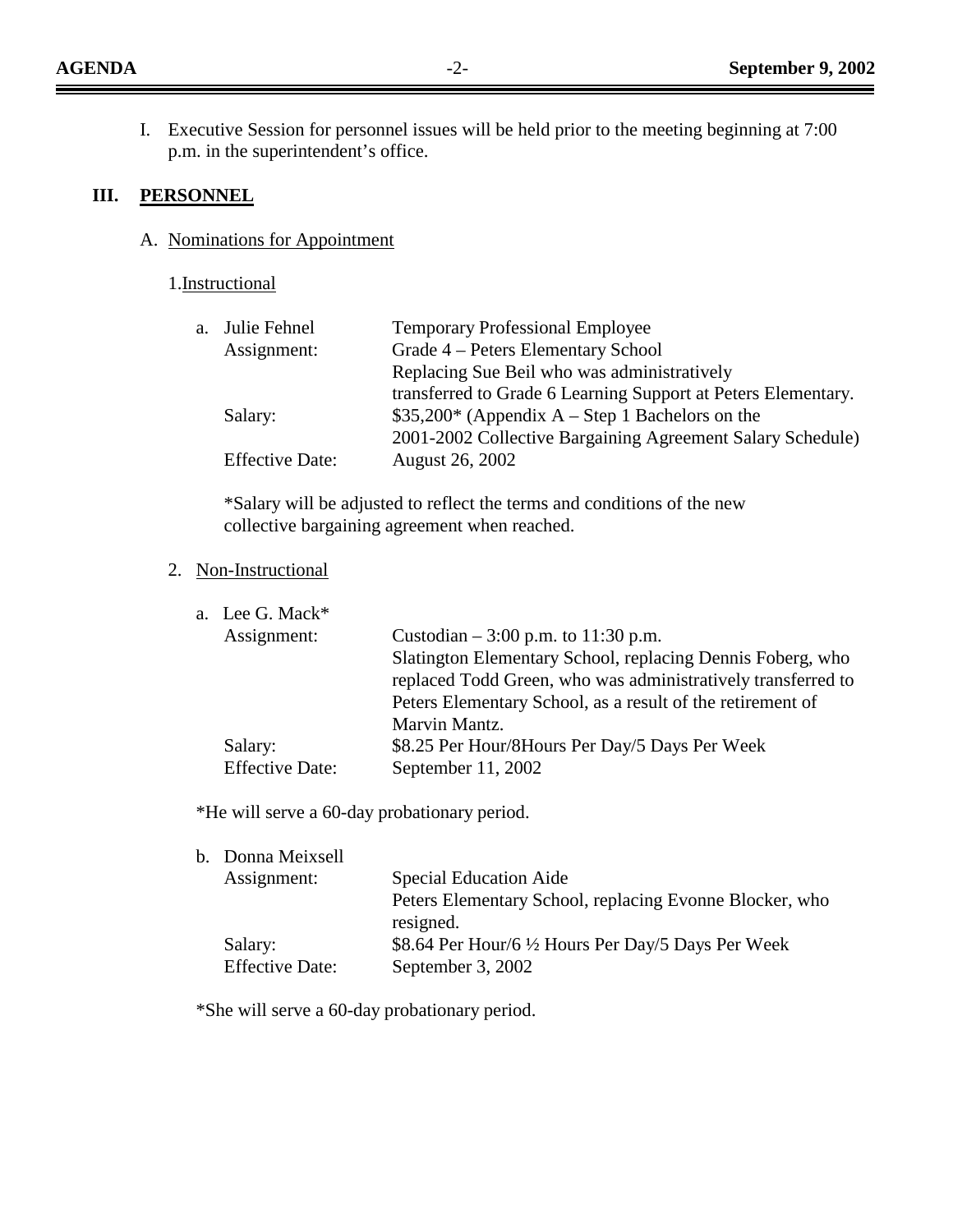| c. Connie Kistler                                              |  |
|----------------------------------------------------------------|--|
| Assignment:<br>Special Education Emotional Support Aide        |  |
| Senior High School – New Position – IDEA Funded                |  |
| \$8.64 Per Hour/6 1/2 Hours Per Day/5 Days Per Week<br>Salary: |  |
| <b>Effective Date:</b><br>September 3, 2002                    |  |

\*She will serve a 60-day probationary period.

B. Approve to appoint James Tkach as an Assistant Athletic Director for the 2002-2003 school year at a stipend of \$6000. He will assist the Athletic Director in all Athletic Director duties and responsibilities and will be responsible for the Refreshment Stand Account and athletic fund raising activities.

#### C. Resignations

- 1. Instructional
	- a. Accept the resignation of Ann Weaver, English teacher in the senior high school, effective when a suitable replacement has been found. She has accepted a position in another school district.
- 2. Non-Instructional
	- a. Accept the resignation of Dennis Foberg, custodian in the Slatington Elementary School, effective August 20, 2002.
	- b. Accept the resignation of Rebecca Schock from her position as special education aide in the senior high school, effective at the end of the 2001-2002 school year.

#### 3. Co-Curricular

Accept the resignation of Lisa Snell Kern from her position as cheerleading coach for the 2002-2003 school year.

#### D. Co-Curricular Appointments for 2002-2003\*

Head Baseball Coach – Frank Carazo Assistant Baseball Coach – Erv Prutzman Assistant Baseball Coach – Larry Meixsell Head Track Coach – Bryan Geist Assistant Track Coach – Michael Bonner Assistant Track Coach – David Oertner Assistant Track Coach – Richard Snell Assistant Track Coach – James Waite Head Softball Coach – Maureen Leaswitch

Assistant Softball Coach – James Herman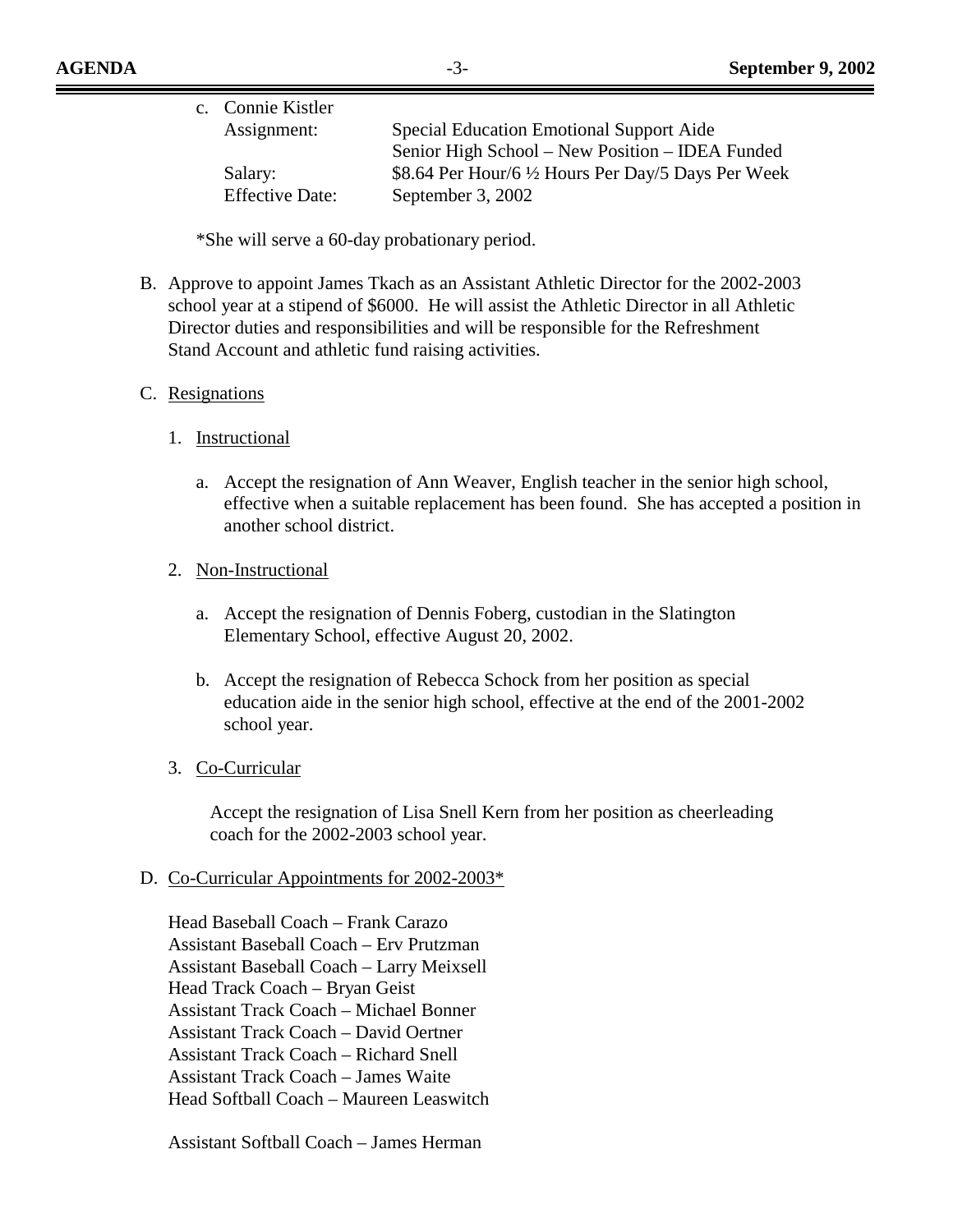Assistant Softball Coach – James Yadush Senior High Yearbook – Babette Guss Senior High Student Council – Robert Kern Senior High Band – David Carroll Senior High Chorus – Matthew Wehr Audio Visual Advisor – Jason Reinhard Senior High Musical Director – Matthew Wehr Senior Class Advisor – Kris Ahner Senior Class Advisor – Sharon Hunsicker Junior Class Advisor – Scott DeLong Junior Class Advisor – Sandra Michalik Sophomore Class Advisor – Christine Leslie Sophomore Class Advisor – Robert Kern Freshman Class Advisor – Babette Guss Senior High Spring Intramural – James Tkach – Weightlifting Senior High Spring Intramural – Todd Herzog – Weightlifting Senior High Spring Intramural – Renee Evans – Tennis German Exchange Club – Lana Schmidt Senior Class Play – Matthew Wehr Majorette/Band Front – Lauren Zielenski National Honor Society Advisor – Steven Zong Cheerleading Advisor – Kathi Neff (Shared Stipend with Lil Borger) Middle School Band/Chorus – David Carroll/Matthew Wehr (Shared Stipend) Elementary Chorus – Lora Krum Elementary Band – Terry Jenkins Elementary AV Director – Eric Wassum

*\*The stipend will be determined when a new Collective Bargaining Agreement is approved.* 

## E. Substitutes

#### 1. Instructional

Approve the following substitute teachers for the 2002-2003 school year at the substitute teacher rates of \$70.00 for 1-10 non-consecutive days; \$80.00 for 11-20 non-consecutive days; and \$90.00 for 21+ non-consecutive days:

 Jonathan DeFrain – Social Studies Thomas Supp – Biology Margaret Conrad – Elementary Bernice Hicks – Foreign Language Stan Luckenbill – Health & Physical Education

2. Non-Instructional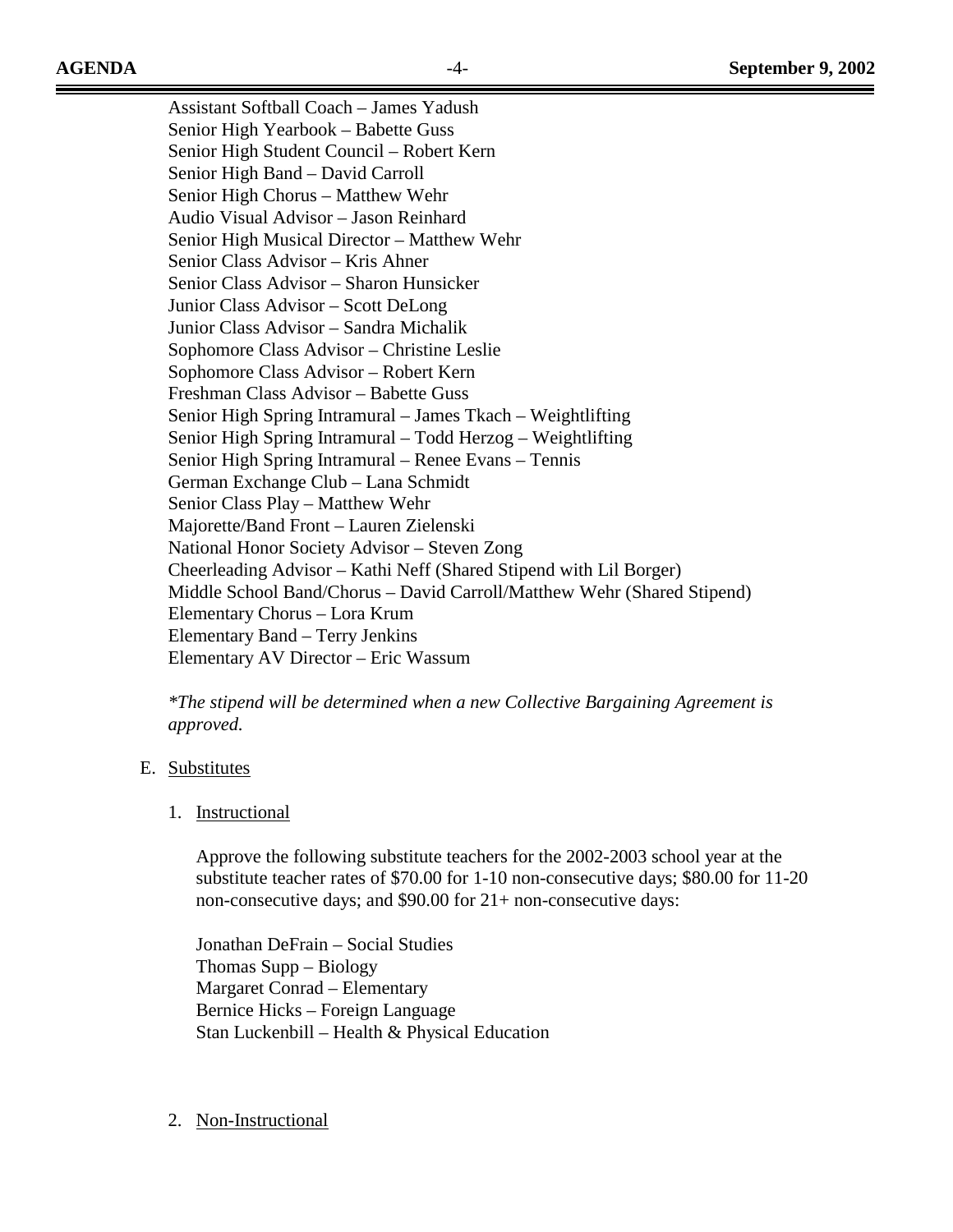a. Approve to employee the following substitute aides/secretaries for the 2002-2003 school year at the substitute rate of \$7.25 per hour:

Angela Shoemaker – Instructional Aide Crystal Benninger – Instructional Aide/Secretary Kimberly Wagner – Instructional Aide/Secretary

b. Approve to employee the following substitute cafeteria workers for the 2002-2003 school year at the substitute rate of \$7.25 per hour:

Crystal Benninger Kimberly Wagner

c. Approve to employee the following substitute custodians for the 2002-2003 school year at the substitute rate of \$7.25 per hour:

Lee Mack – Effective September 9, 2002

## F. Unpaid Volunteer Soccer Coach

Approve to appoint Tim Nickisher as an unpaid volunteer soccer coach, pending verification of clearances, for the 2002 fall soccer season.

G. Electronic Learning Facilitators

Approve the following individuals as Electronic Learning Facilitators (E.L.F.'s) for the 2002-2003 school year and on an as-needed basis during summer vacation. Compensation for elementary and secondary E.L.F.'s is \$2685.00 per school year.

Nevin Ranck/Erv Prutzman – Senior High School – Will Share Stipend

H. Appoint Future Business Leaders of America Advisor

Approve to appoint Bobbi Shupp as the Future Business Leaders of America advisor for the 2002-2003 school year. The stipend for this position is \$500.00 and is included in the 2002-2003 budget.

I. Professional Contracts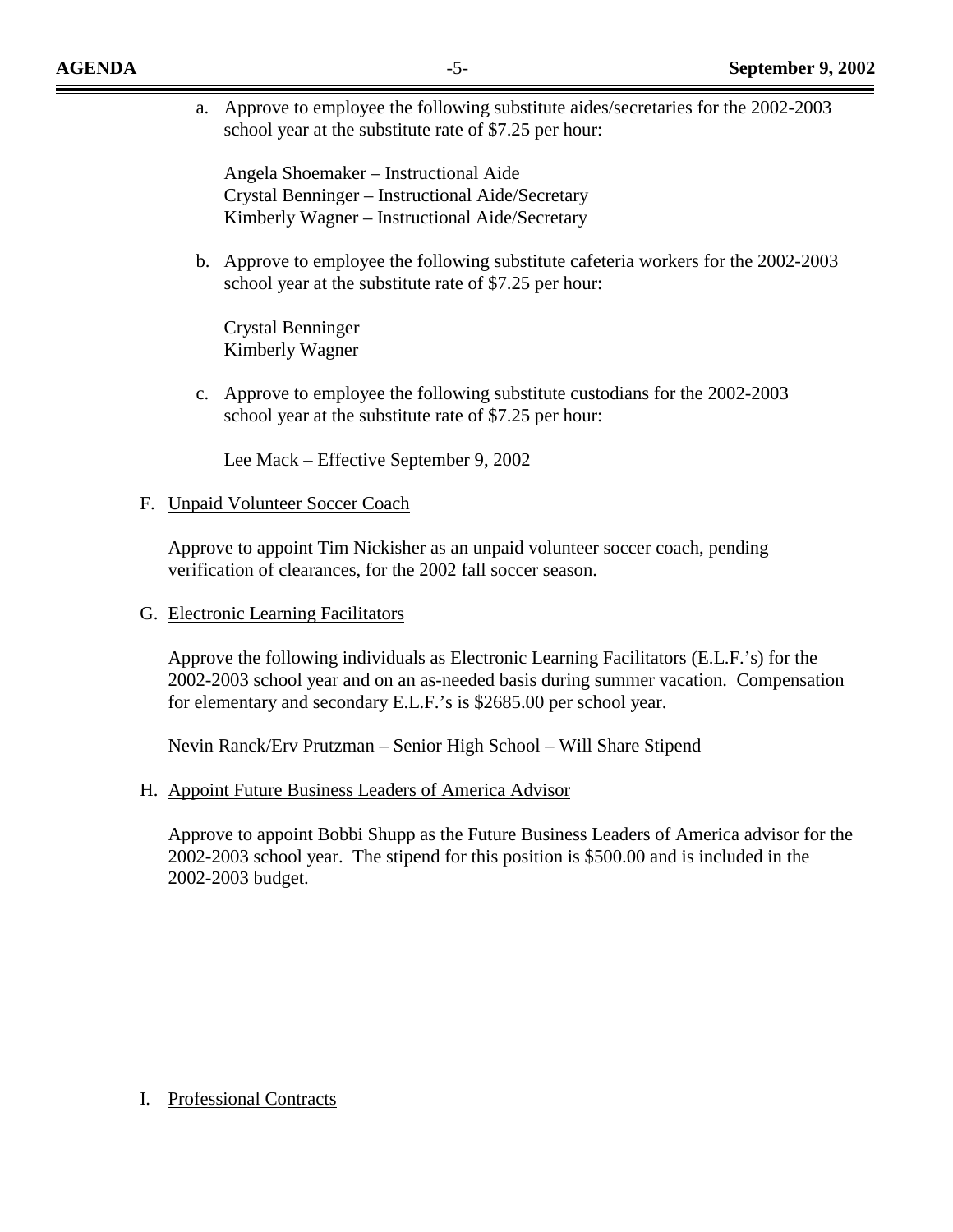According to Article ll-1108, subsection (b) of the School Code: "A temporary professional employee, initially employed by a school district on or after June 30, 1996, whose work has been certified by the district superintendent to the secretary of the school district, during the last four (4) months of the third year of such service, as being satisfactory, shall thereafter be a "professional employee" within the meaning of this article." Therefore, it is recommended to approve "professional employee" status as per the school code for the following teachers, who have satisfactorily completed three years of service to Northern Lehigh School District:

Sandra Becker Janet Bashore Timothy Weaber Kori Dibilio Christine Koder Susan Strubinger JoAnn Wasilkowski

#### J. Request for Leave Without Pay

Approve the request of Linda Thompson, Peters Elementary guidance counselor, to take a two-day leave of absence, without pay, on September 5 and 6, 2002. She plans to use these days in conjunction with her two personal days. Her request will not be considered a precedent for future requests per correspondence received from the Northern Lehigh Education Association.

#### K. Salary Adjustment

Acknowledge the following teachers who have completed the requirements per the Collective Bargaining Agreement that would entitle them to a salary increase for the 2002- 2003 school year:

|          | <b>Jason Reinhard</b>            |                              |
|----------|----------------------------------|------------------------------|
| From: 5B |                                  | \$35,900.00*                 |
|          | To: $5B+24$                      | \$37,000.00*                 |
| To: 5M   | Theresa Kokinda<br>From: $5B+24$ | \$37,000.00*<br>\$38,200.00* |

\*2001-2002 salary to be adjusted when a new Collective Bargaining Agreement is ratified.

L. Approve the appointment of the following individuals as Special Area Contacts (Elementary Level) and Department Chairpersons (Secondary Level) for the 2002-2003 school year: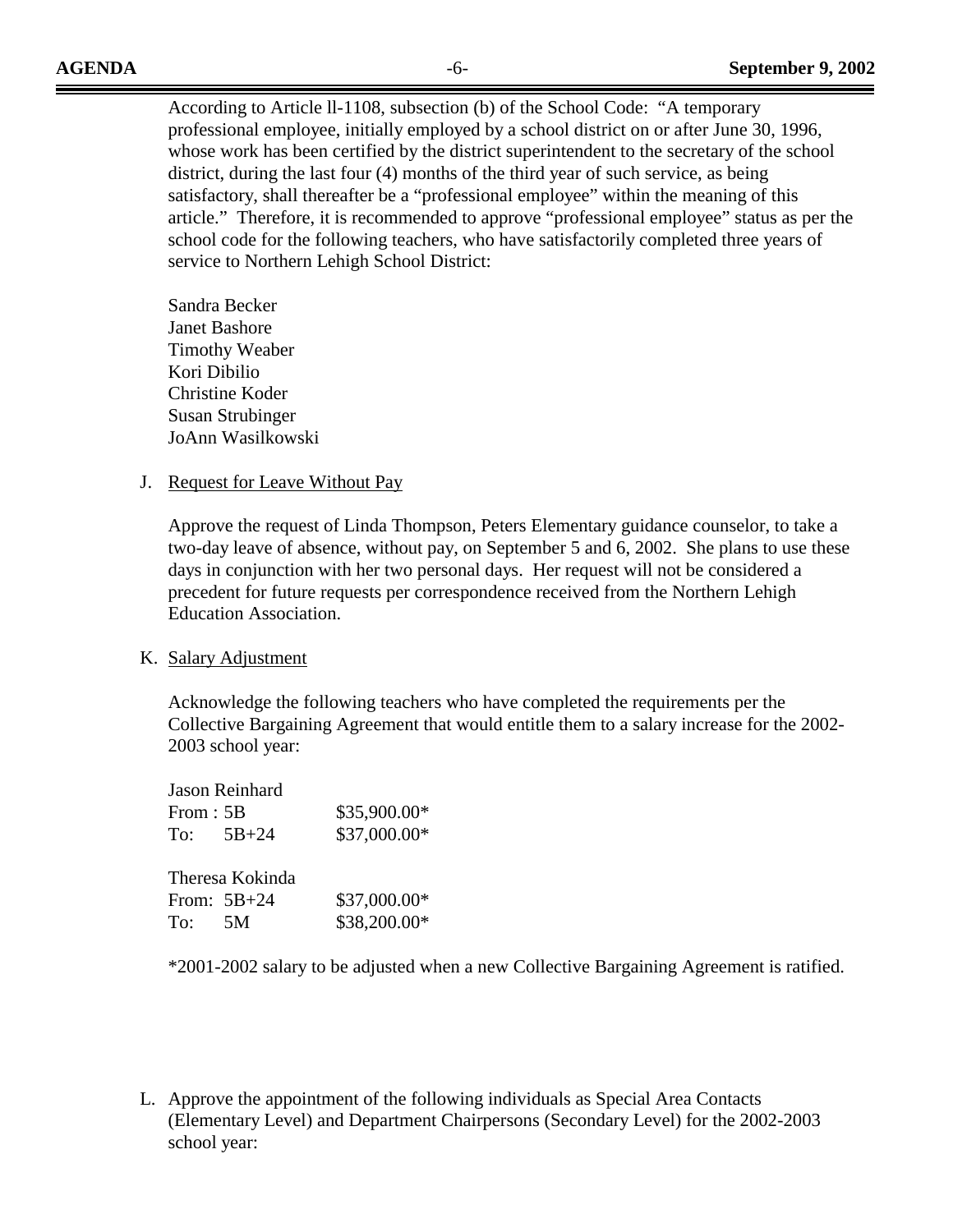| <b>Position</b>                       | <b>Name</b>          | <b>Stipend</b> |
|---------------------------------------|----------------------|----------------|
| <b>Special Area Contact Person</b>    | Kori Dibilio         | \$1200.00      |
| Language Arts                         |                      |                |
| <b>Special Area Contact Person</b>    | Shawn Green          | \$1200.00      |
| <b>Mathematics</b>                    |                      |                |
| <b>Mathematics Department</b>         | <b>Bryan Geist</b>   | \$1800.00      |
| Chairperson                           |                      |                |
| <b>English Department Chairperson</b> | <b>Renee Evans</b>   | \$1800.00      |
| <b>Social Studies Department</b>      | <b>Richard Snell</b> | \$1800.00      |
| Chairperson                           |                      |                |
| Business/Computer                     | Erv Prutzman         | \$1800.00      |
| Science/Technology                    |                      |                |
| Department Chairperson                |                      |                |
| <b>Library Department</b>             | Jane Englert         | \$1800.00      |
| Chairperson                           |                      |                |
| <b>Related and Applied Arts</b>       | <b>Steve Drake</b>   | \$1800.00      |
| (Family & consumer Science,           |                      |                |
| <b>Shop Department Chairperson</b>    |                      |                |
| <b>Science Department</b>             | Larry Meixsell       | \$1800.00      |
| Chairperson                           |                      |                |
| Foreign Language Department           | Sandra Vajda         | \$1800.00      |
| Chairperson                           |                      |                |
| Fine Arts Department                  | Mary Ann S.-Mattiola | \$1800.00      |
| Chairperson                           |                      |                |

## M. Contracted Services for 2002-2003 School Year

 Approve the employment of the following marching band staff for the 2002-2003 school year:

 Scott Wolfinger – Percussion Instructor/Arranger -- \$2000.00 James Corle – Drill Design (Marching) -- \$2000.00

## N. Child Rearing/FMLA Leave

Approve the request of Michele Dotta, Slatington Elementary special education teacher, to take a Child Rearing Leave of Absence during the 2002-2003 school year. Beginning on or about October 18, 2002, she plans on utilizing her 29 accumulated sick days and on or about December 3, 2002 she requests that she be granted a 12 week Family Medical Leave, which includes district-paid coverage until on or about

February 25, 2003. She will be responsible for contributing co-pay contributions for dependent medical benefits during the FMLA leave. Her unpaid leave will begin on or about February 26, 2003. She plans to return to teaching on or about April 11, 2003.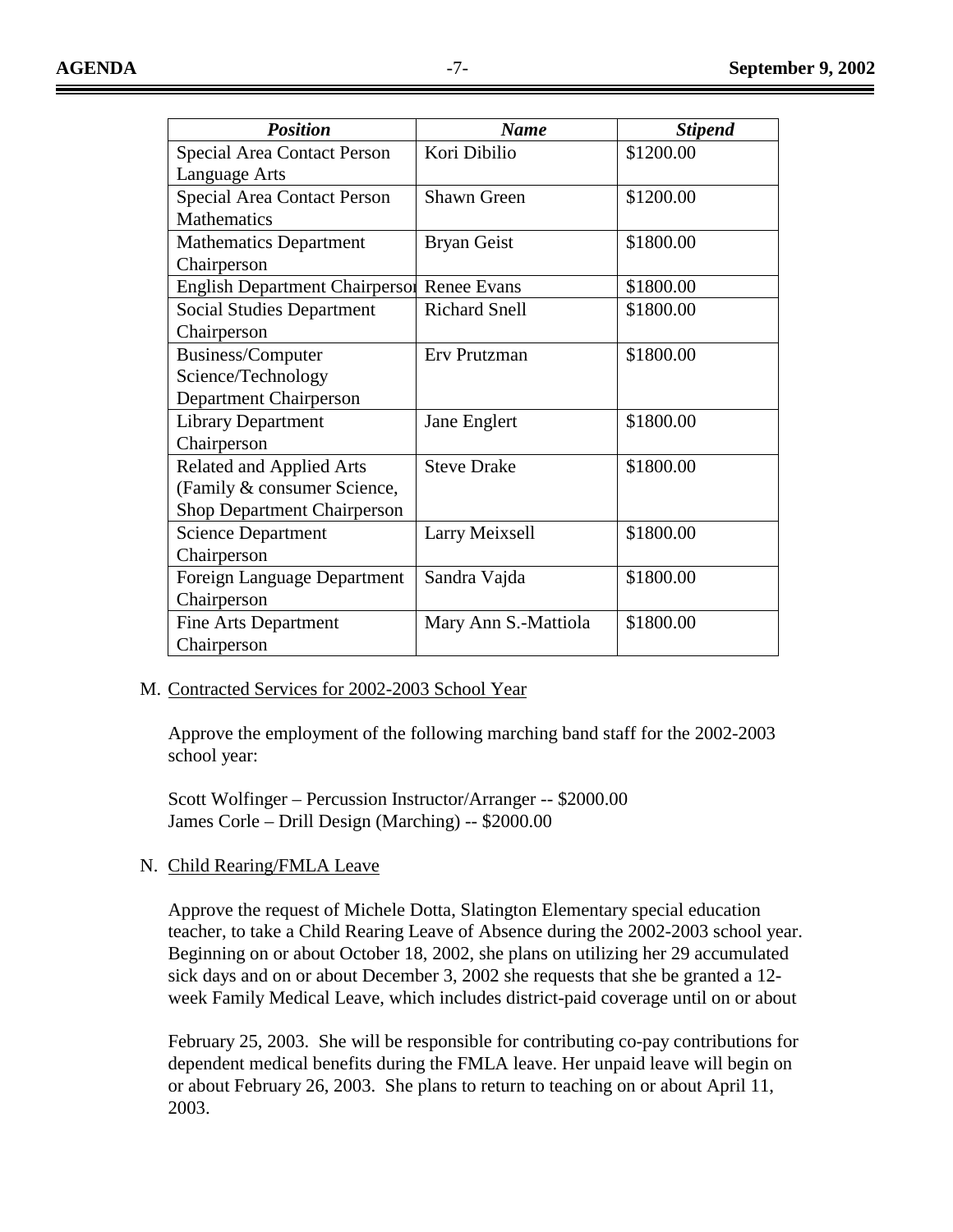## **IV. POLICY**

- A. New Board Policy
	- 1. Waive First Reading

Accept the recommendation of the Policy/Education Committee and waive the first reading and approve new board policy #138 – English As a Second Language/Bilingual Program, as presented. **(Attachment #4)**

#### B. Conferences

- 1. Approve the request of Ronald Klevenhagen, Earned Income Tax Officer, to attend the annual PEITOAC Association conference in Wilkes-Barre, PA on September 9, 2002. Expenses for the conference include \$120.00 for registration, \$35.00 for annual member fee, for a total cost of \$155.00.
- 2. Approve the request of Dr. Linda Marcincin to attend a conference co-sponsored by Derry Township Public Schools and Best Practice Resources, Inc. in Hershey, PA from September 27-29, 2002. Expenses for this conference, entitled "Best Practices in New Teacher Mentoring & Induction", include \$180.00 for registration and will be paid for through Title II funds.
- 3. Approve the request of Steven Drake, high school Technology Education teacher, to attend the Technology Education Association of PA annual conference in Camp Hill, PA on November 7 and 8, 2002. Expenses for this conference include \$30.00 for registration, \$60.00 for meals, \$60.00 for travel, \$54.00 for lodging, for a total cost of \$204.00 and will be paid for through Title II-D funds plus the cost of a substitute for two days.
- 4. Approve the request of Lynne Fedorcha to attend a "No Child Left Behind" conference sponsored by the PaTTAN (PA Training and Technical Assistance Network) in Harrisburg on September 17, 18, and 19, 2002. There is no registration fee. Additional expenses for this conference include \$137.80 for lodging, \$36.72 for travel, for a total cost of \$174.52 and will be paid for through Title II-D funds.
- 5. Approve the request of Bernard Rockovich to attend a PA Association of School Business Officials conference on September 18, 2002 in Hershey, PA. Expenses for this conference include \$115.00 for registration, \$36.00 for travel for a total cost of \$151.00 and was included in the 2002-2003 budget.
- C. Approve the Northern Lehigh Middle School Student Activities Account Statement for the month of July 2002. **(Attachment #5)**
- D. Approve the request of the Northern Lehigh High School to close the Football Club account, which is part of the Northern Lehigh High School Activities Fund. The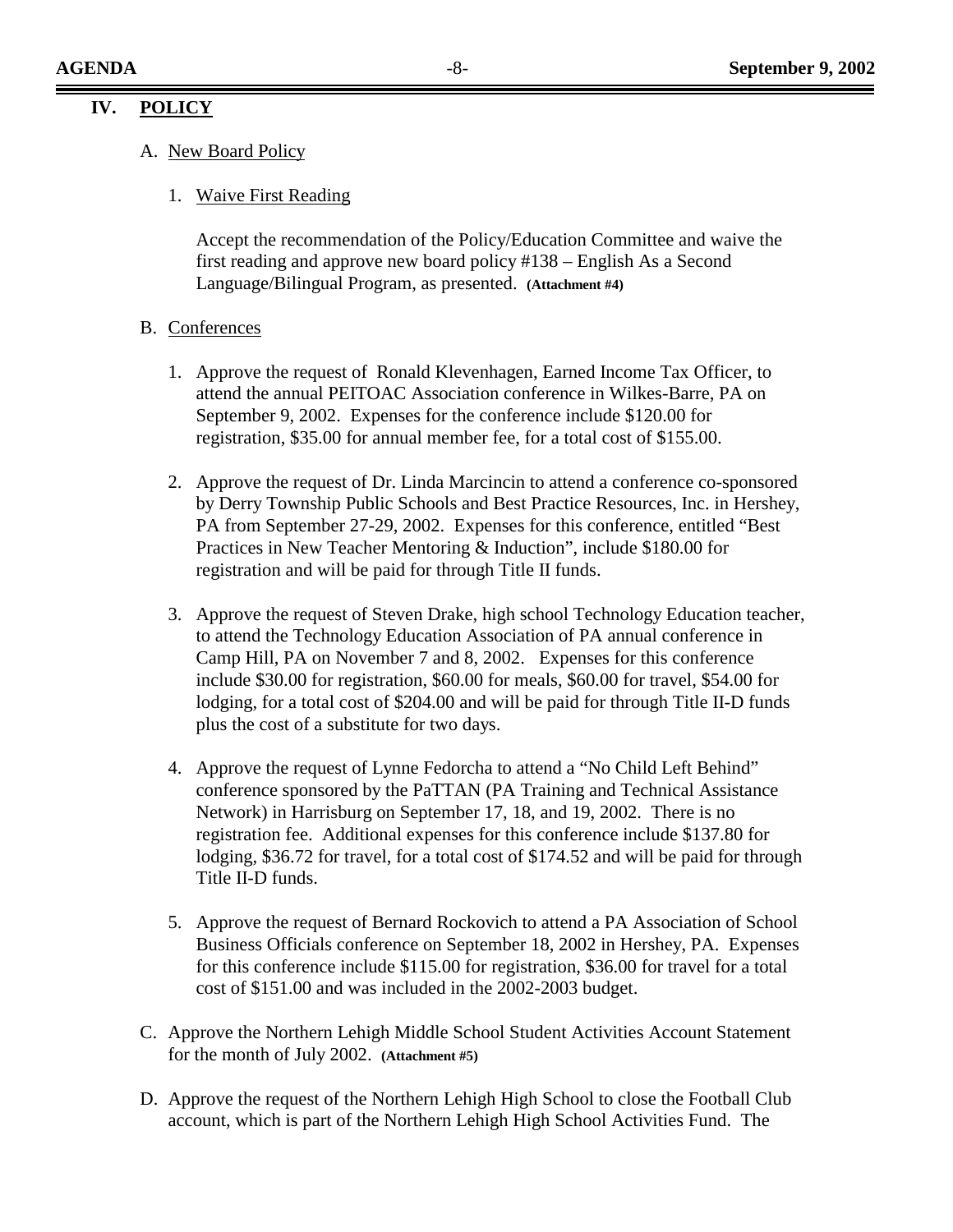money remaining in this account will be turned over to the Northern Lehigh High School Athletic Fund Raising Account.

E. Use of Facilities

Grant approval to the Northern Lehigh Youth Athletic Association to use Bulldog Stadium for the 2003 football season on September 7, September 22, September 28, and October 27, 2002. **Rental fee is to be determined by the Board of Education.**  Seven and one-half hours of custodian/maintenance fees will be billed for each use. NLYAA must provide proof of security for each event.

## **V. CURRICULUM AND INSTRUCTION**

A. Approve to adopt the following textbook for the 2002-2003 school year. (Sample on Display In Boardroom). This textbook was approved as part of the 2002-2003 senior high school budget:

| Name of Textbook                        | Publisher & Copyright | Course                  |
|-----------------------------------------|-----------------------|-------------------------|
| Prentice Hall Literature:               | Prentice Hall 2002    | $12^{th}$ Grade English |
| <b>Timeless Voices, Timeless Themes</b> |                       |                         |

#### B. Induction Program

Approve the following teachers as helping teachers in the Northern Lehigh School District Induction Program for the 2002-2003 school year:

| <b>Helping Teacher</b> | Inductee       | Stipend  |
|------------------------|----------------|----------|
| Linda Brown            | Brenda Booz    | \$750.00 |
| <b>Jason Graver</b>    | Lynn Haab      | \$750.00 |
| Erv Prutzman           | Anthony Jordan | \$750.00 |
| David Carroll          | Matthew Wehr   | \$750.00 |

## C. After School Tutoring Program

Approve to authorize the administration to initiate an after school tutoring program for students in grades 7-12 who might need homework support or help to review for a test for one hour a day, Monday through Thursday. It is further recommended that the board of education authorize the administration to advertise to hire tutors for this program at a stipend of \$16.00 per hour. This stipend will be funded through Title V.

## **VI. OLD BUSINESS**

## **VII. NEW BUSINESS**

A. Approve to authorize the superintendent to execute a letter of agreement for the 2002-2003 academic year with KidsPeace National Centers, Inc. and Lehigh County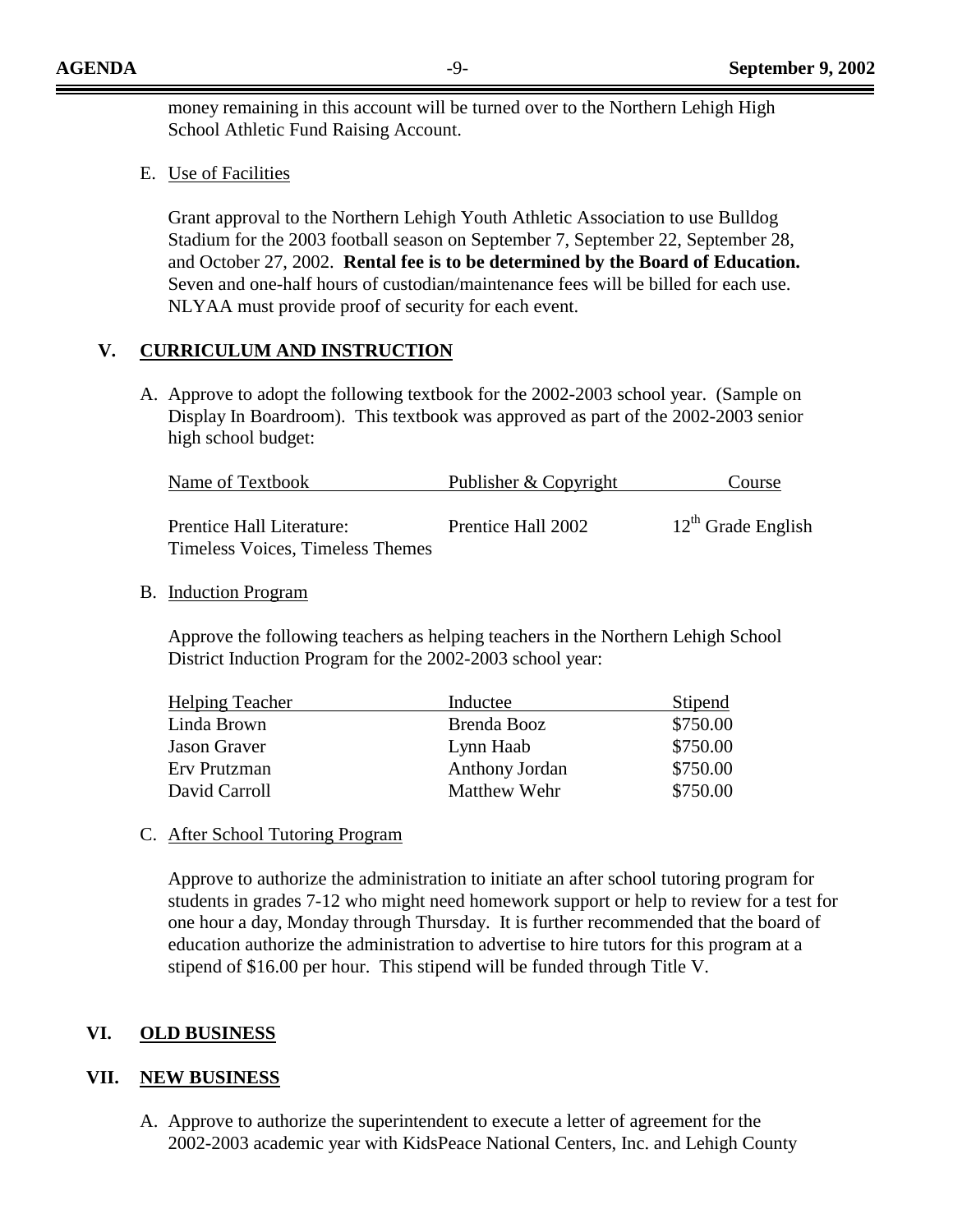Mental Health-Mental Retardation to cooperate in the ongoing functioning of the Student Assistance Program in our district. **(Attachment #6)**

## **VIII. FINANCIAL**

- A. Approve abatement of per capita taxes for the residents that fall within the guidelines as listed in **attachment** #**7**.
- B. Approve payment of bills from the Construction Account, as presented in **attachment #8**.
- C. Approve payment of bills from the Extended Construction Account, as presented in **attachment #9.**
- D. Approve to payment of bills from the Capital Reserve #1 Account, as presented in **attachment #10.**
- E. Approve the Arthurs Lestrange Cash Management Portfolio for the month of July 2002. **(Attachment #11)**
- E. Approve a \$16,043.88 real estate tax refund for the 2001-2002 school year to Stanwood Mills, Lcida C-o John A. Shulman, T/a Jas Realty, PO Box 195, Slatington, PA 18080- 0195. Tax parcel ID 18-02-B06SE3B-011-001. Stanwood Mills incorrectly paid real estate tax for the 2001-2002 school year even though they were awarded KOZ status and should not have paid. As a result of the KOZ Program, the assessed value of the property is reduced from \$382,150 to \$-0-. **(Attachment #12)**

## **IX. LEGAL**

## **X. CORRESPONDENCE**

- A. Minutes of the Carbon Lehigh Intermediate Unit Board of Directors meeting held on July 15, 2002.
- B. Minutes of the Lehigh Carbon Community College meeting held on July 11, 2002.
- C. Minutes of the Washington Township Board of Supervisors meeting held on July 16, 2002. **(Attachment #13)**

## **XI. INFORMATION**

A. Northern Lehigh School District Athletic Budget Summary for the 2001-2002 school year. **(Attachment #14)** 

## **XII. RECOGNITION OF GUESTS**

## **XIV. ADJOURNMENT**